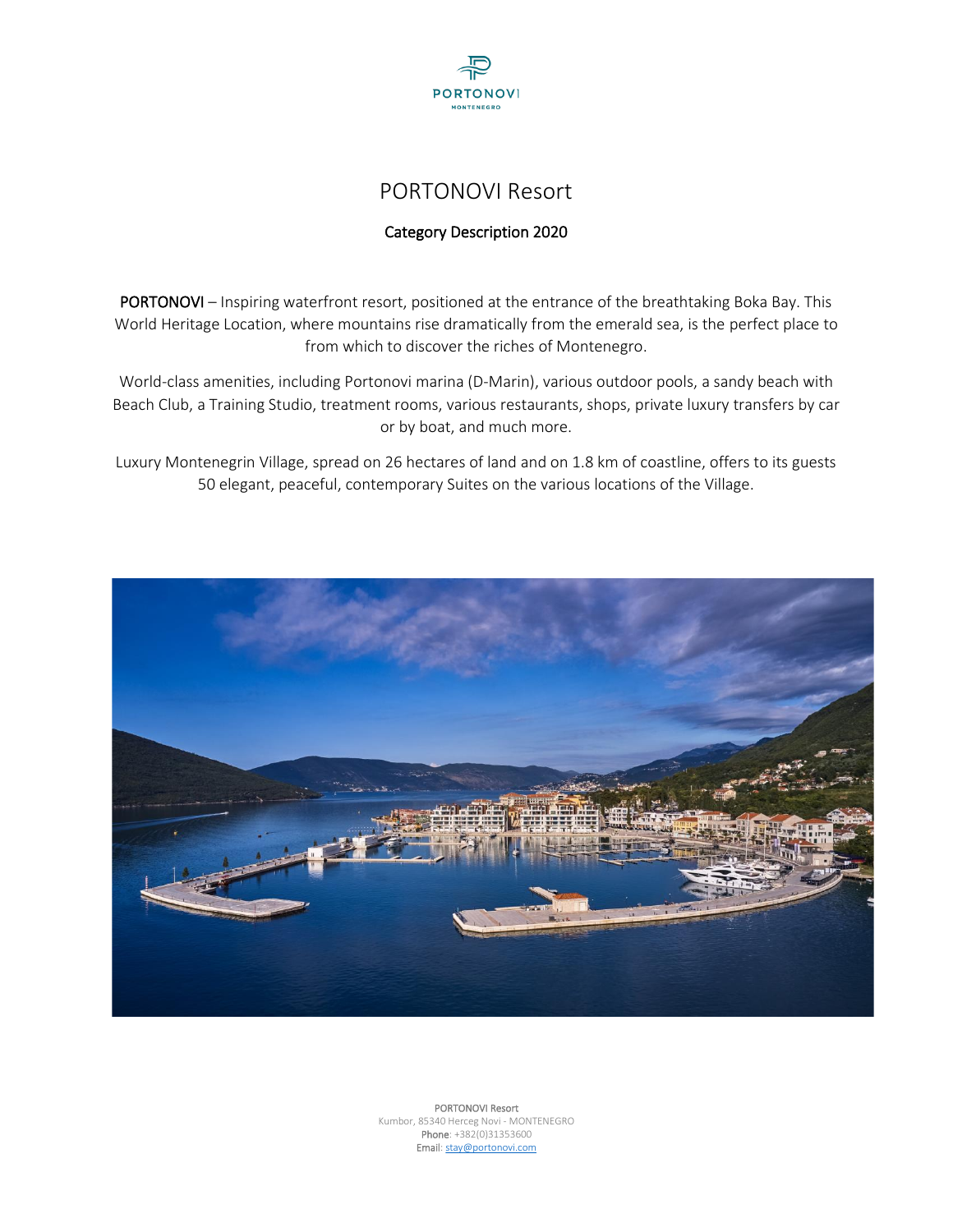

#### KUMBOR STANDARD Suite

Our entry level 1-bedroom suites range from  $50 - 127$  square meters and provide gorgeous views of Portonovi Village. Each suite consists of one bedroom accompanied by living & dining areas to include dining tables with 4-6 chairs. Living areas are furnished with large sofas, armchairs, and coffee tables. Living room sofas can be made into beds (sofas are not recliners). All suites include well-equipped kitchens and one bathroom with bathtub or shower. Kumbor Standard Suites are elegantly appointed, stylish, and modern residences with parquet floors. These suites are located on ground floor (with terrace/patio) or first floor (without balcony).



#### For your comfort:

- Black-Out Curtains
- Choice of pillows
- Hairdryer
- LCD Flat Panel TV 55 Inches
- Smart Home System
- Fully equipped kitchen
- Floor heating
- Non-Smoking
- Standard occupancy is 2 adults, maximum occupancy is 3 adults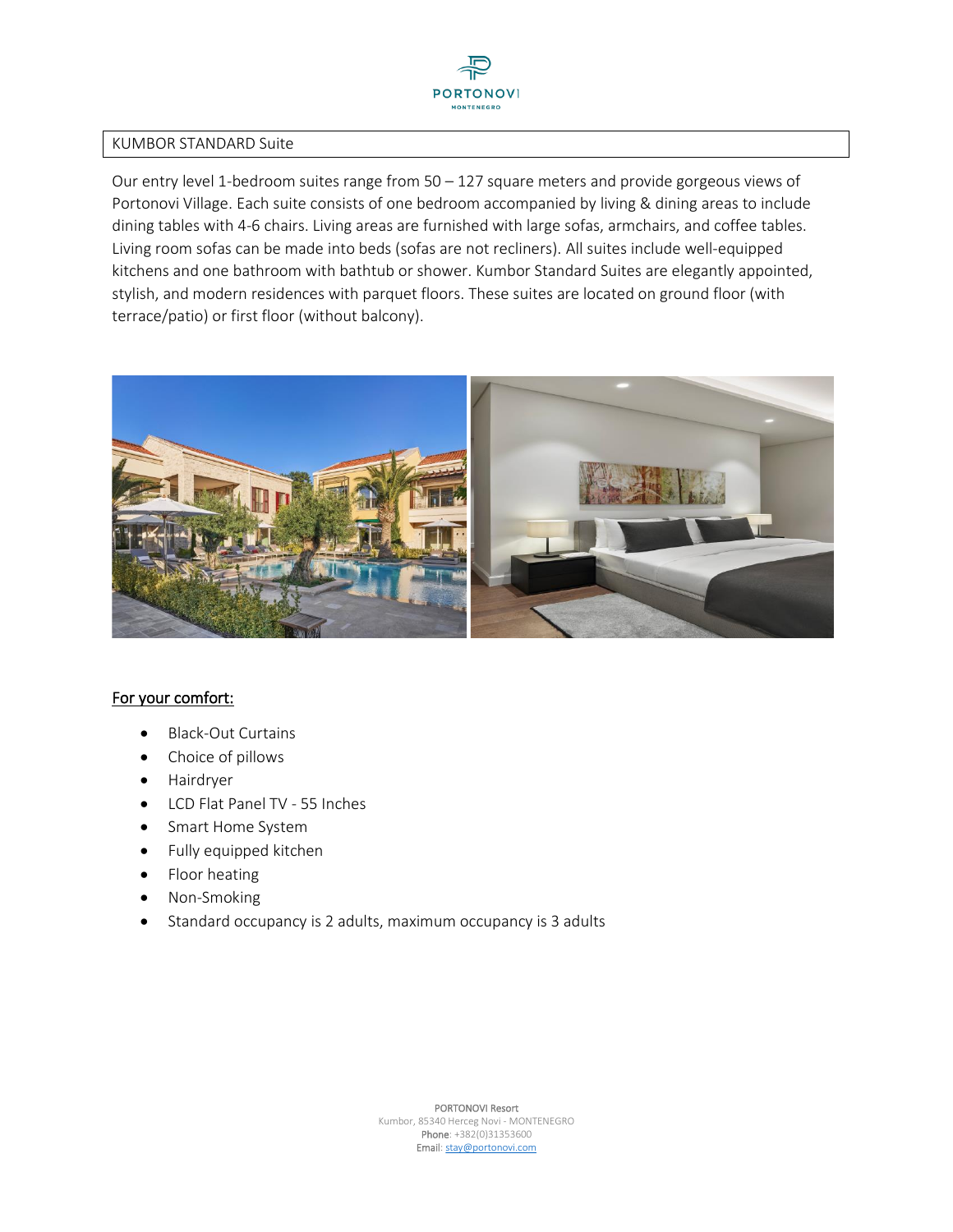

#### For your convenience:

- Rituals Bathroom Amenities
- Bathrobes
- Slippers
- Nespresso coffee maker
- Kettle
- Toaster
- Microwave
- Dishwashing machine
- 2 in 1 washing & drying machine
- Digital Newspaper Press reader
- WiFi Access
- Air Conditioning
- Iron/Ironing Board
- 24 Hour Lifestyle Reception / Concierge

#### For your confidence:

- Laptop-size Safe
- Electronic Smoke Detector
- Alarms Audible
- Electronic Locks

#### MIMOSA DELUXE Suite

Our higher category 1-bedroom suites range from 88 – 115 square meters and offer a tranquil view of Village residences, or luxury super-yacht Marina, and village lanes. Each suite consists of one bedroom accompanied by living & dining areas to include dining tables with 4-6 chairs. Living areas are furnished with large sofas, armchairs, and coffee tables. Living room sofas can be made into beds (sofas are not recliners). All suites include well-equipped kitchens and one bathroom with bathtub or shower. Mimosa Deluxe Suites are elegantly appointed, stylish, and modern residences with parquet floors. Suites are located within Village Residences Buildings on high first or second floors and always come with spacious balconies.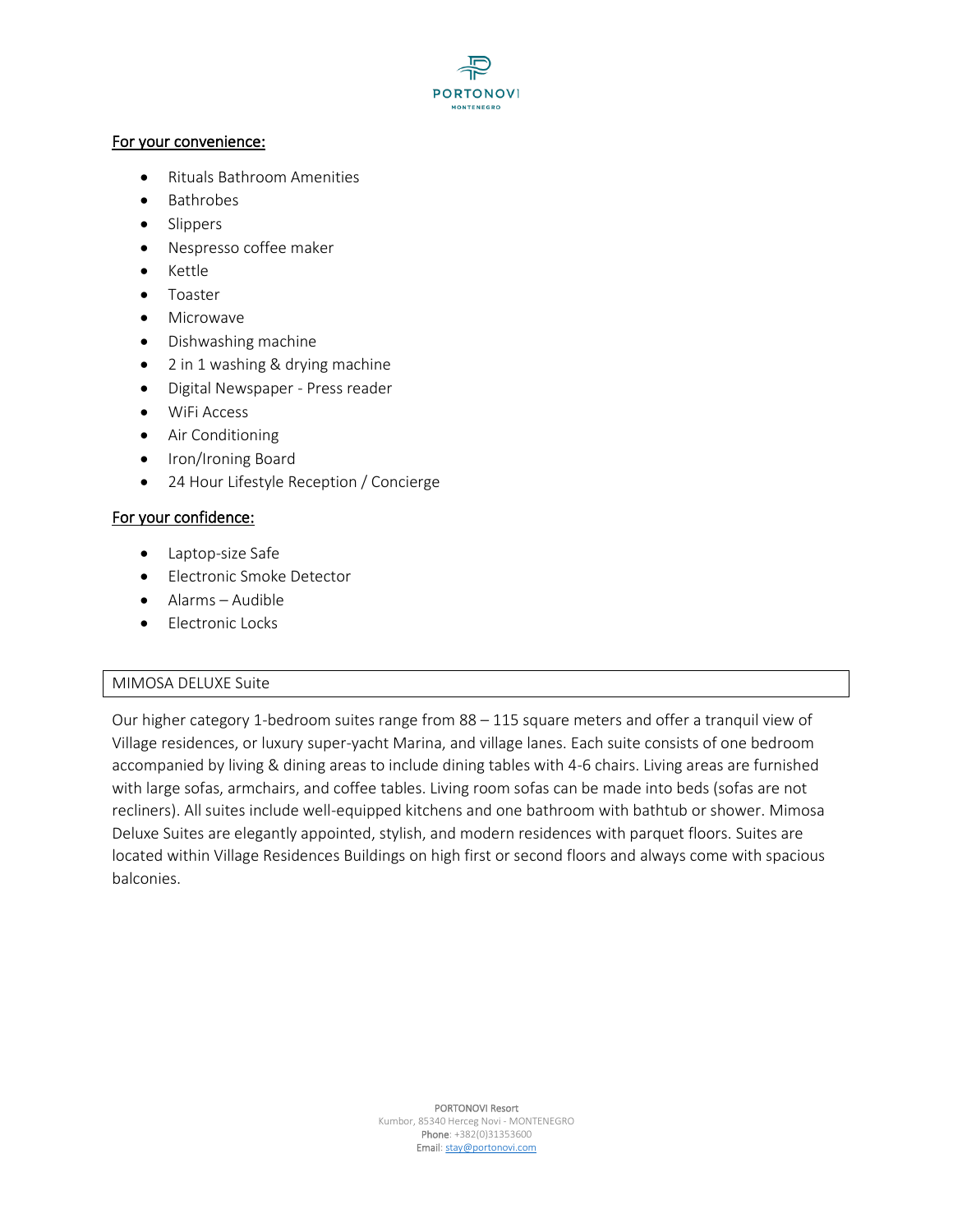



# For your comfort:

- Black-Out Curtains
- Choice of pillows
- Hairdryer
- LCD Flat Panel TV 55 Inches
- Smart Home System
- Fully equipped kitchen
- Floor heating
- Non-Smoking
- Standard occupancy is 2 adults, maximum occupancy is 3 adults

#### For your convenience:

- Rituals Bathroom Amenities
- Bathrobes
- Slippers
- Nespresso coffee maker
- Kettle
- Toaster
- Microwave
- Dishwashing machine
- 2 in 1 washing & drying machine
- Digital Newspaper Press reader
- WiFi Access
- Air Conditioning
- Iron/Ironing Board
- 24 Hour Lifestyle Reception / Concierge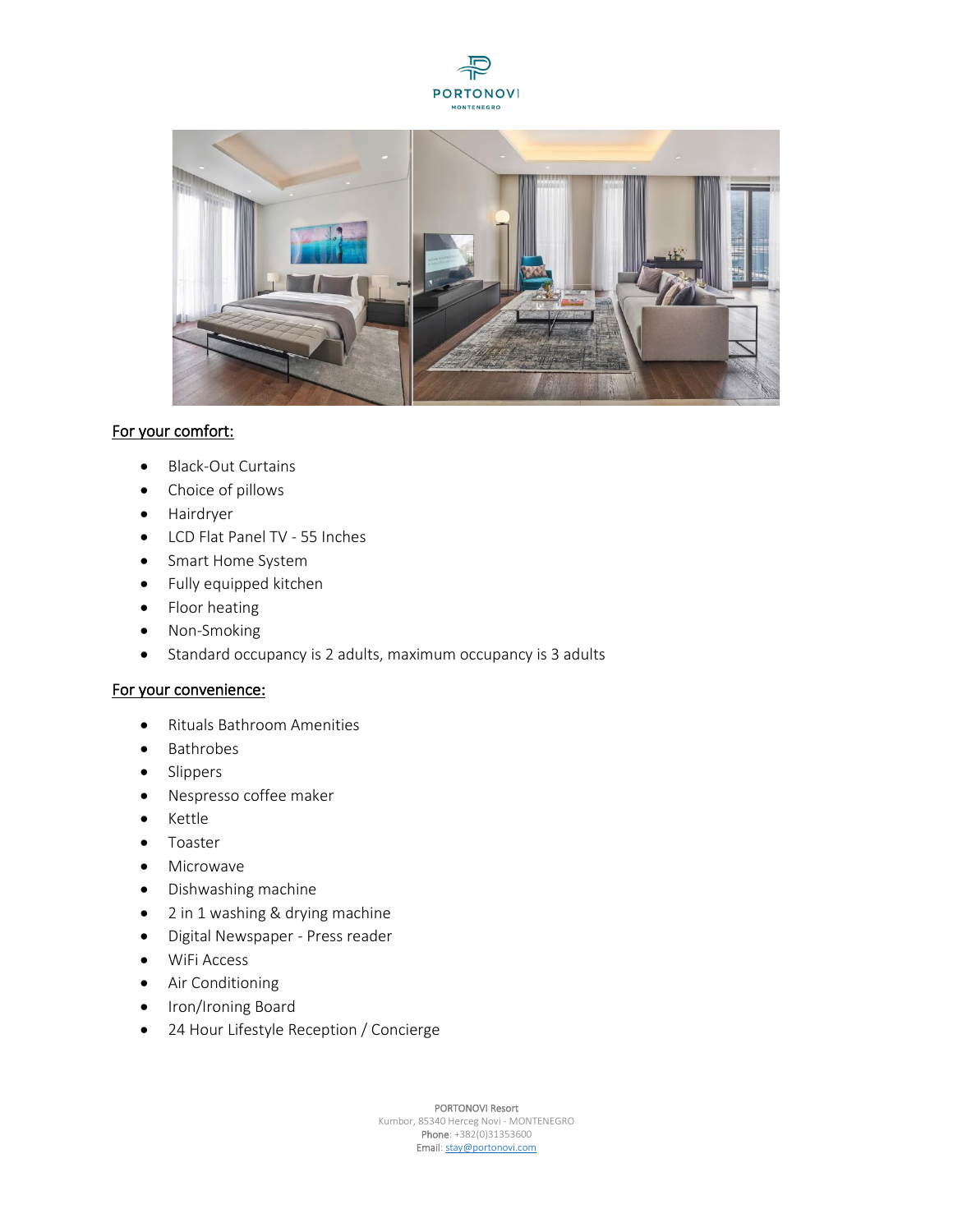

## For your confidence:

- Laptop-size Safe
- Electronic Smoke Detector
- Alarms Audible
- Electronic Locks

## BONACA Suite Sea View

2-bedroom Bonaca Suites range from 115 – 152 square meters of serene, tranquil and modern living space facing Adriatic Sea and luxury superyacht Portonovi Marina. Meaning tranquil seas in local language, Bonaca Suites are located in Marina Residences building in the middle of Resort's life. Each suite consists of two bedrooms; living & dining area including well-equipped kitchen, and two bathrooms with bathtub and shower, depending on the suite. Some suites have separate guest toilette as well. Suites are located on first, second or third floors and all come with spacious balconies offering direct guaranteed sea views. Bonaca suites are ideal for families or friends traveling together.



#### For your comfort:

- Black-Out Curtains
- Choice of pillows
- Hairdryer
- LCD Flat Panel TV 55 Inches

PORTONOVI Resort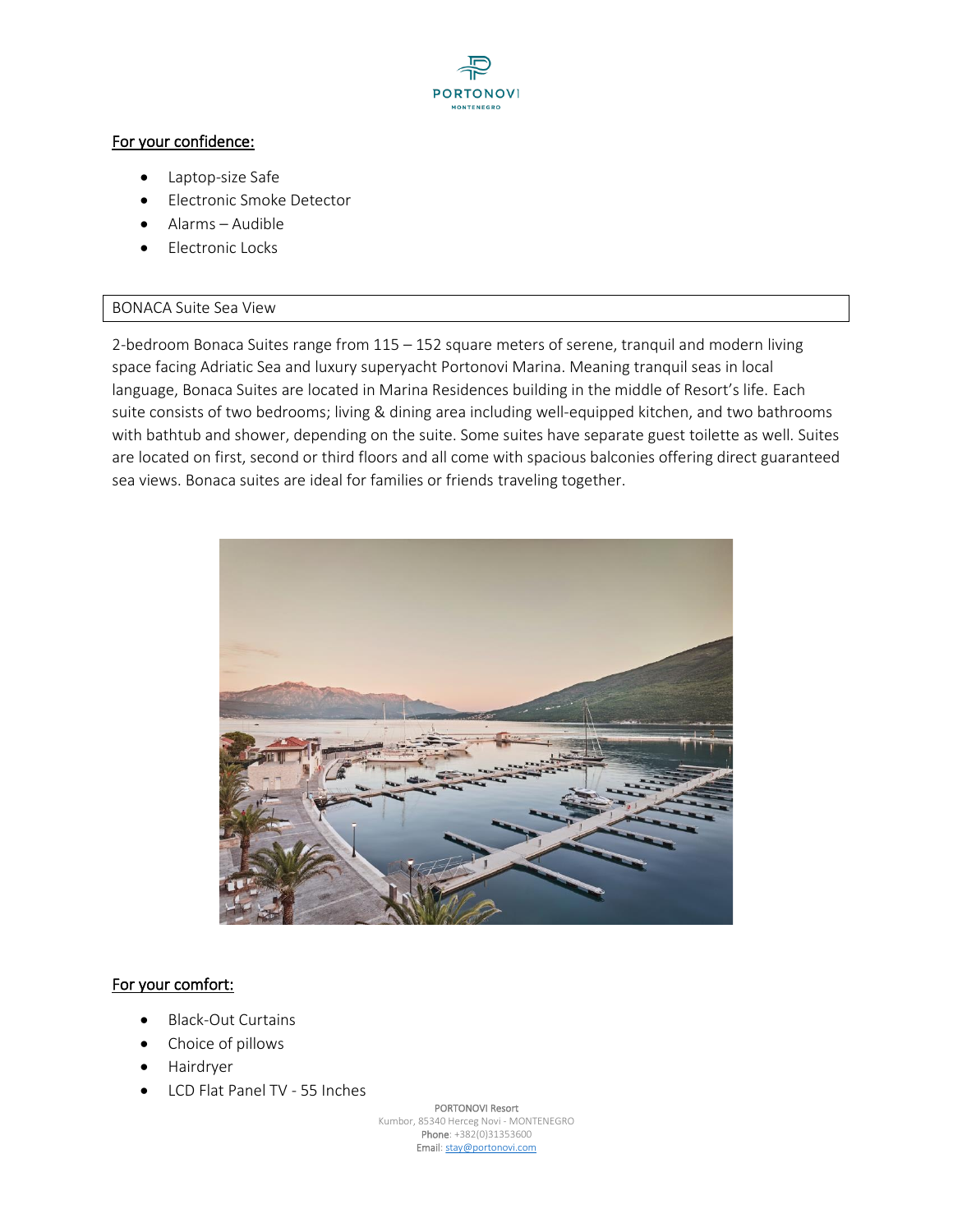

- Smart Home System
- Fully equipped kitchen
- Floor heating
- Non-Smoking
- Standard occupancy is 4 adults, maximum occupancy is 5 adults

#### For your convenience:

- Rituals Bathroom Amenities
- Bathrobes
- Slippers
- Nespresso coffee maker
- Kettle
- Toaster
- Microwave
- Dishwashing machine
- 2 in 1 washing & drying machine
- Digital Newspaper Press reader
- WiFi Access
- Air Conditioning
- Iron/Ironing Board
- 24 Hour Lifestyle Reception / Concierge

#### For your confidence:

- Laptop-size Safe
- Electronic Smoke Detector
- Alarms Audible
- Electronic Locks

#### CASTELNUOVO Suite Sea View

3-bedroom Castelnuovo Suites range from 167 – 201 square meters of modern and functional space in Marina Residences. These suites are ideal for families or friends travelling together. Castelnuovo ("New castle" in Italian) was the old name of Herceg Novi town between 1482 and 1797 during the Republic of Venice period. Each suite consists of three bedrooms, living & dining room including well-equipped kitchen, and two or three bathrooms with bathtub and shower, depending on the suite. Some suites have separate guest toilette as well. Suites are located on first or second floors and all come with spacious balconies offering direct guaranteed sea views.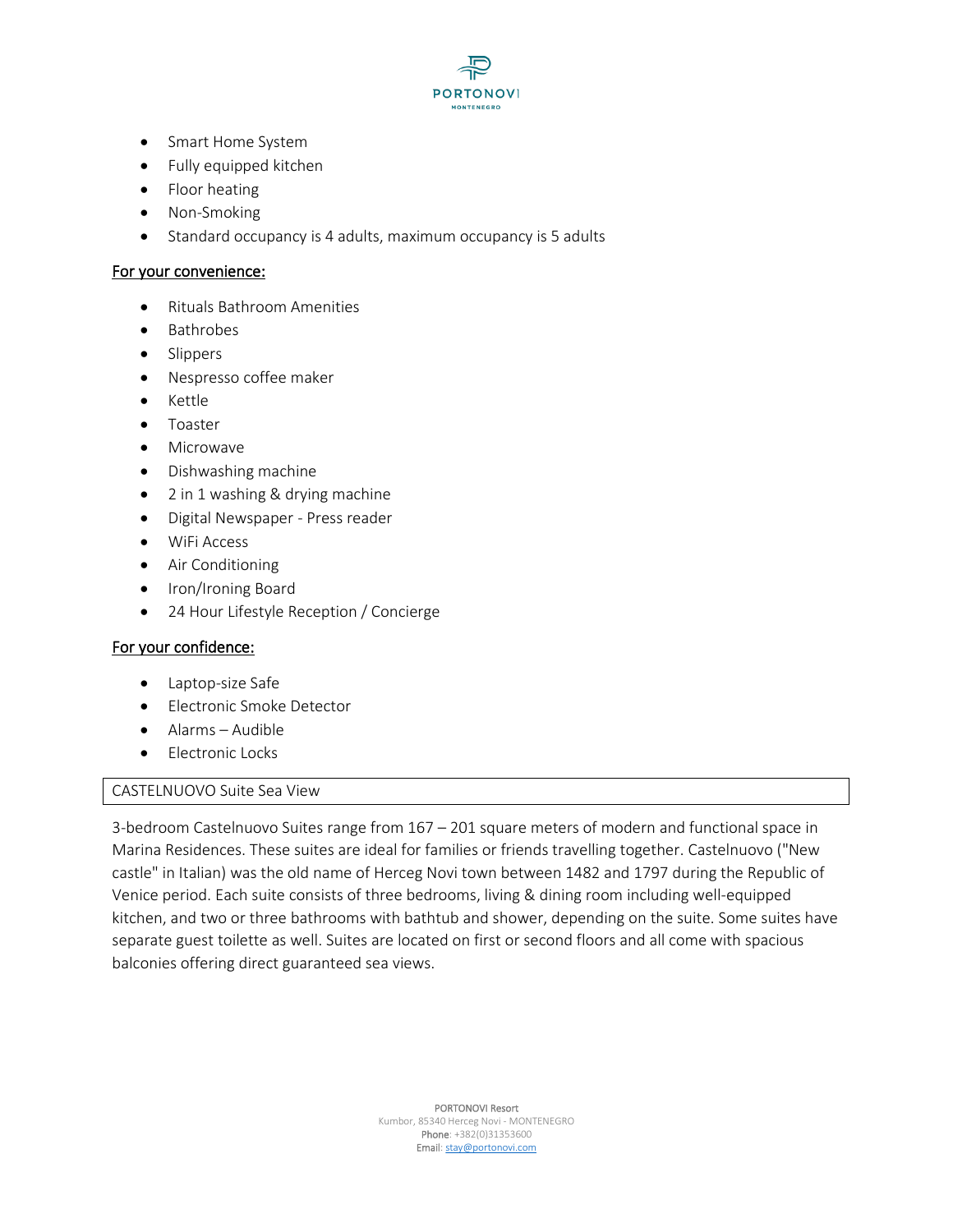



# For your comfort:

- Black-Out Curtains
- Choice of pillows
- Hairdryer
- LCD Flat Panel TV 55 Inches
- Smart Home System
- Fully equipped kitchen
- Floor heating
- Non-Smoking
- Standard occupancy is 6 adults, maximum occupancy is 7 adults

# For your convenience:

- Rituals Bathroom Amenities
- Bathrobes
- Slippers
- Nespresso coffee maker
- Kettle
- Toaster

PORTONOVI Resort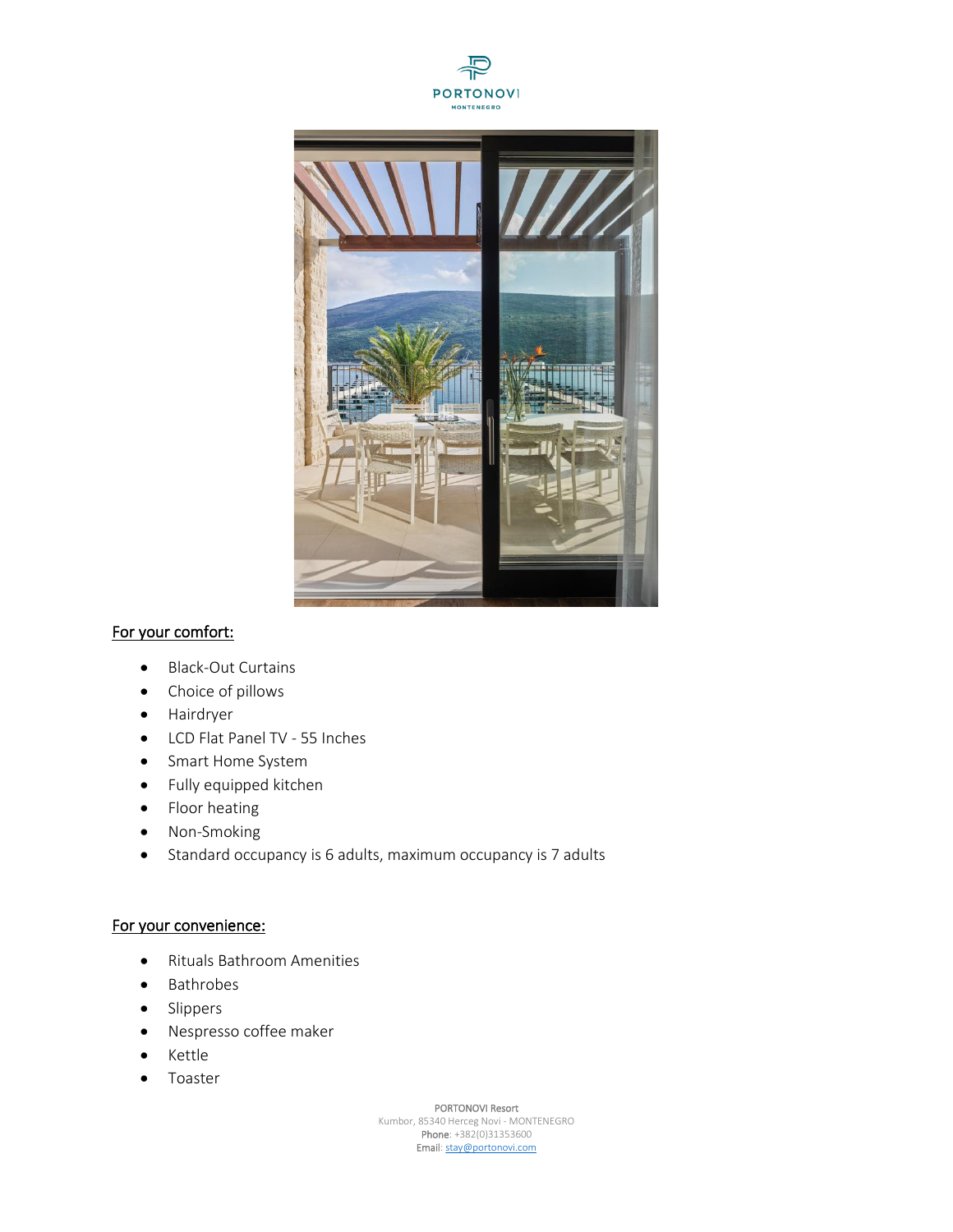**PORTONOVI** 

- Microwave
- Dishwashing machine
- 2 in 1 washing & drying machine
- Digital Newspaper Press reader
- WiFi Access
- Air Conditioning
- Iron/Ironing Board
- 24 Hour Lifestyle Reception / Concierge

#### For your confidence:

- Laptop-size Safe
- Electronic Smoke Detector
- Alarms Audible
- Electronic Locks

#### PORTONOVI Suite Sea View

Most people say that luxury means space – therefore, welcome to luxury! 4-bedroom Portonovi Suites are our largest and most luxurious accommodation option and range from 224 – 321 square meters of elegant, modern and comfortable space. Each Suite has four bedrooms, living & dining room including well-equipped kitchen, and three or four bathrooms with bathtub and shower, depending on the suite. Portonovi Suites are located on first and third/fourth floors, laid out in single level or duplex configuration. Duplexes are laid out on two floors interconnected with internal stairs.

Portonovi Suites have amazing private specious balconies overlooking the stunning Boka Bay and Portonovi luxury superyacht Marina.

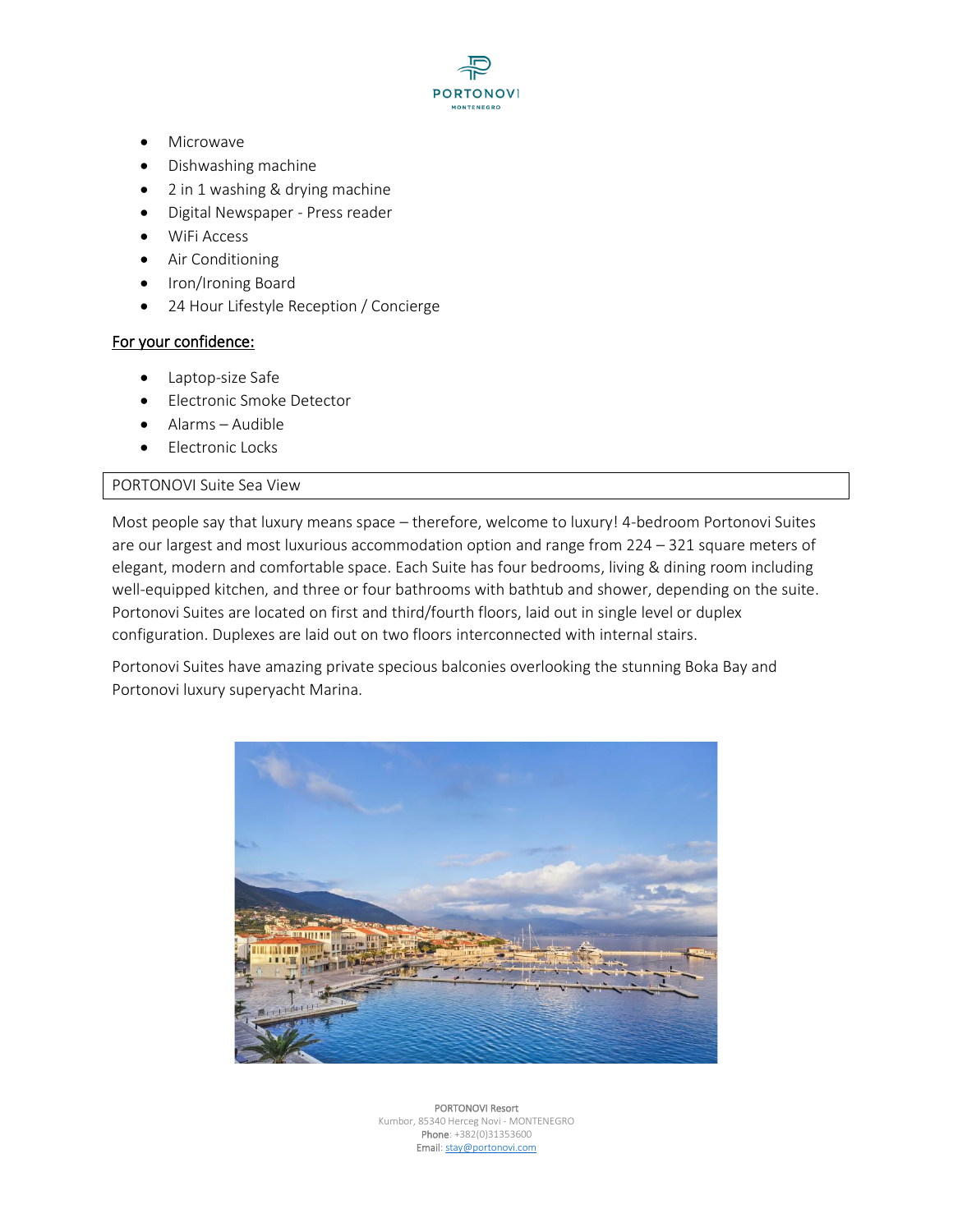

## For your comfort:

- Black-Out Curtains
- Choice of pillows
- Hairdryer
- LCD Flat Panel TV 55 Inches
- Smart Home System
- Fully equipped kitchen
- Floor heating
- Non-Smoking
- Standard occupancy is 8 adults, maximum occupancy is 9 adults

## For your convenience:

- Rituals Bathroom Amenities
- Bathrobes
- Slippers
- Nespresso coffee maker
- Kettle
- Toaster
- Microwave
- Dishwashing machine
- 2 in 1 washing & drying machine
- Digital Newspaper Press reader
- WiFi Access
- Air Conditioning
- Iron/Ironing Board
- 24 Hour Lifestyle Reception / Concierge

# For your confidence:

- Laptop-size Safe
- Electronic Smoke Detector
- Alarms Audible
- Electronic Locks